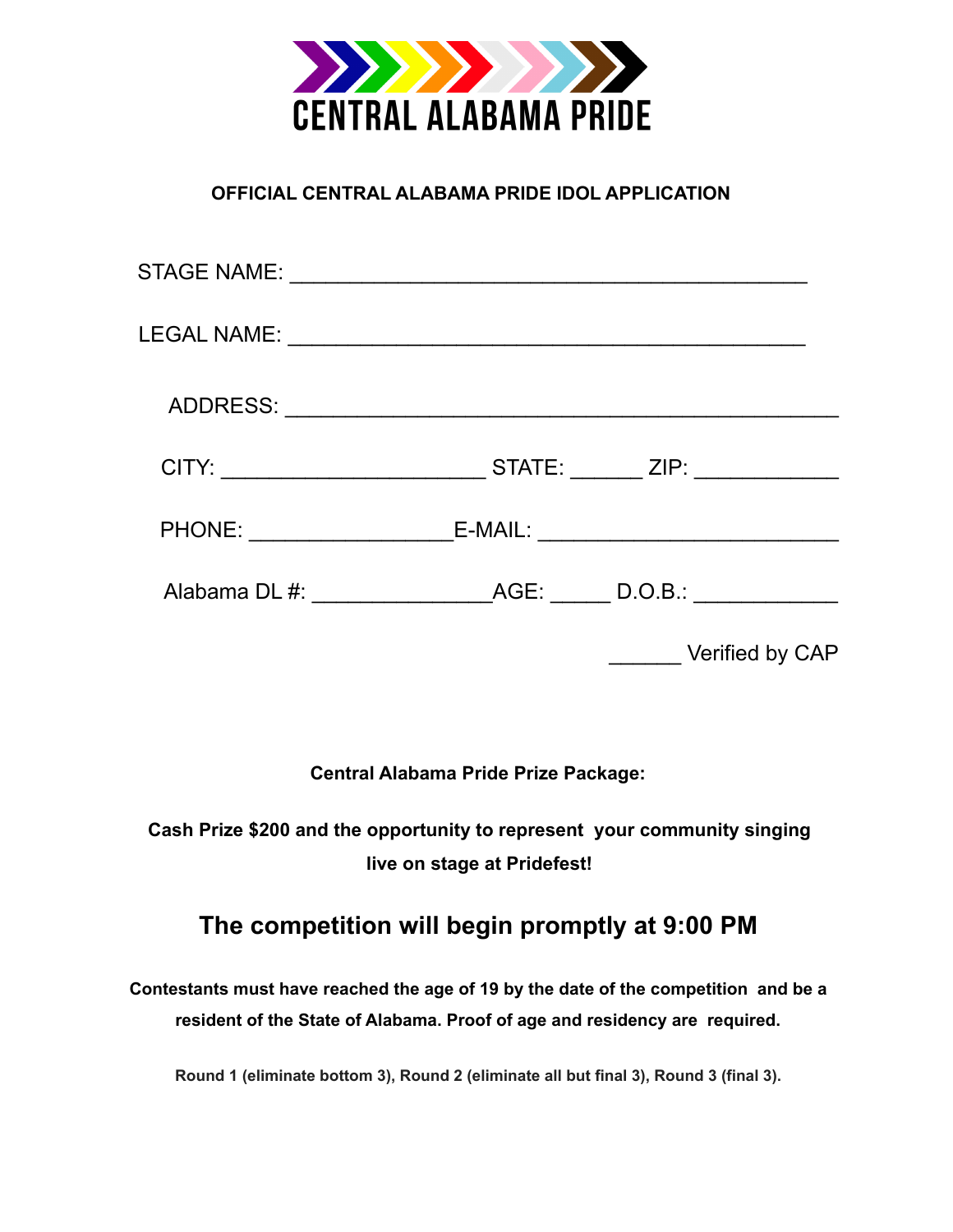

### **Central Alabama Pride Contestant Biography & Information Sheet**

Central Alabama Pride Contestant Biography & Information Sheet (To be turned in with Application at Registration) the following information is what will be read by our emcees. Please print or type as neatly as possible for clarity. If the information is not legible, then it will NOT be read.

| Contestant/Stage                       |                       |
|----------------------------------------|-----------------------|
|                                        | <b>Current or</b>     |
| Previous Titles                        |                       |
|                                        |                       |
|                                        |                       |
|                                        |                       |
|                                        |                       |
|                                        |                       |
|                                        |                       |
| <b>Song Selections: (Please Print)</b> |                       |
|                                        |                       |
| <b>Hair Stylist:</b>                   | <b>Makeup Artist:</b> |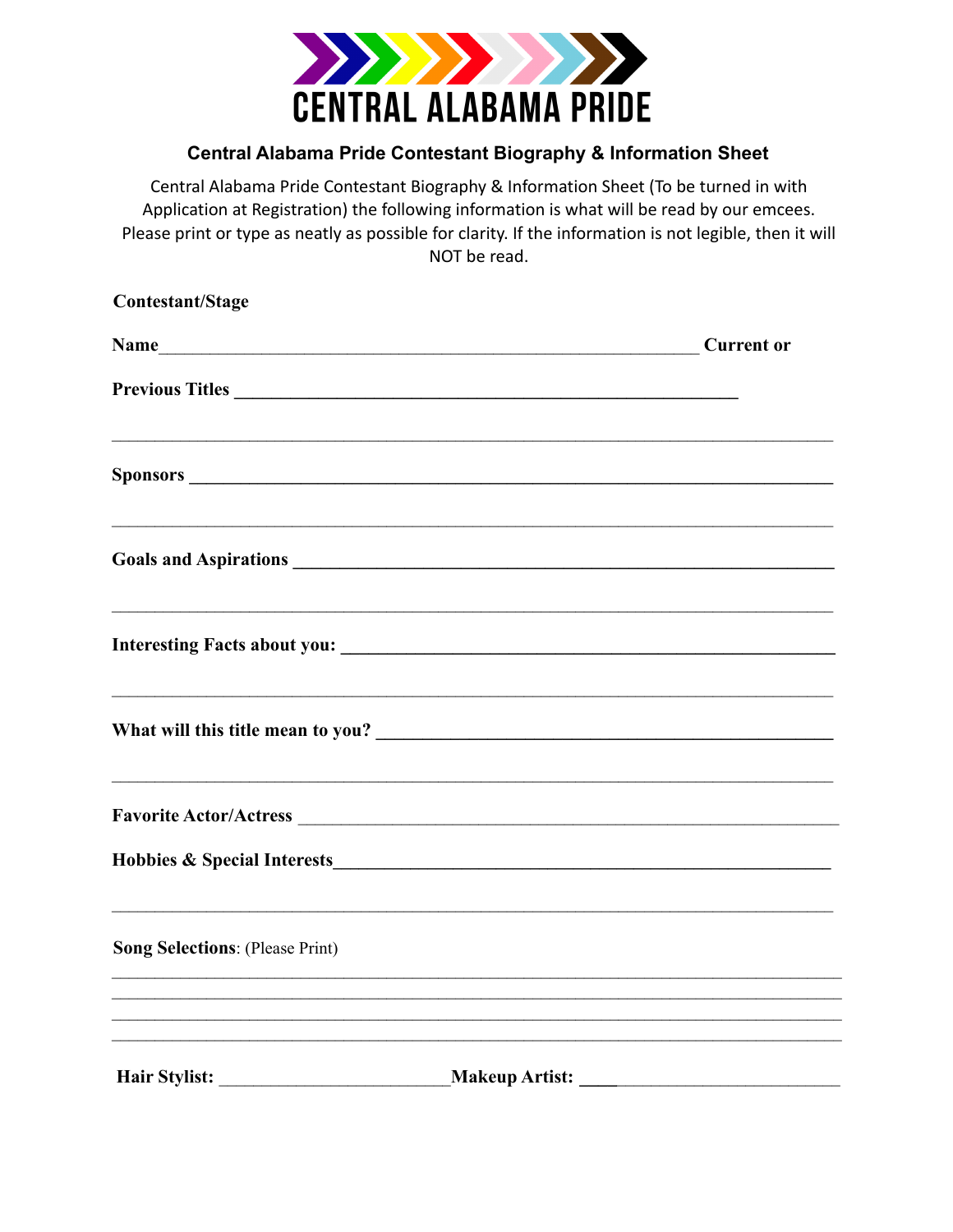

### **OFFICIAL CENTRAL ALABAMA PRIDE IDOL APPLICATION**

**Competition Location: Saturn Birmingham- 200 41st St S, Birmingham, AL 35222 Entry fee:** Must be paid in cash or money order or credit card, or PayPal.

**Registration and Fees:** (Please read the Rules & Regulations)

**Same-Day Registration:** Contestants may register for the competition during the Registration period on the afternoon of the competition. The fee will be \$25 and must be paid in full and accompanied by a completed application. Registration on the day of the event will last from 7:30PM to 8:30PM.

### **If a contestant is late (after 8:30 pm) for registration, at Central Alabama Pride's discretion he/she will be allowed to register and will have to be the first contestant in their category and will have a cumulative point deduction (25pts). \*\*\*\*\*\*\*NO exceptions\*\*\*\*\*\*\*\***

# **Points Values are as follows:**

Judging will be based on the following criteria: (100 points maximum per judge)

| Overall Performance (1-40):   | Audience Response (1-15: + |
|-------------------------------|----------------------------|
| Stage Appearance $(1-15)$ : + | Originality $(1-15)$ : +   |
| Personality $(1-15)$ : +      |                            |
| $Total: =$                    |                            |
| $\sim$ $\sim$                 |                            |

\*Time Deduction (5 points): - \_\_\_\_\_\_\_\_\_\_\_\_\_\_\_

Overall Total:

\*Time limit of 7 minutes for your song. 5 points will be deducted if it is over 7 minutes. 3 minutes setup time allowed for a total of 10 minutes.

*The judges will score each contestant with a maximum point value of 100 points per judge. Scoring will be on a total point accumulation system.* The judges' decisions are final. In the event of a tie, the contestants involved in the tie will be asked to perform either a new number, or their best number from that night. That will be scored separately with the highest score winning. Should a tie still occur the highest and lowest scores will be dropped with the highest score winning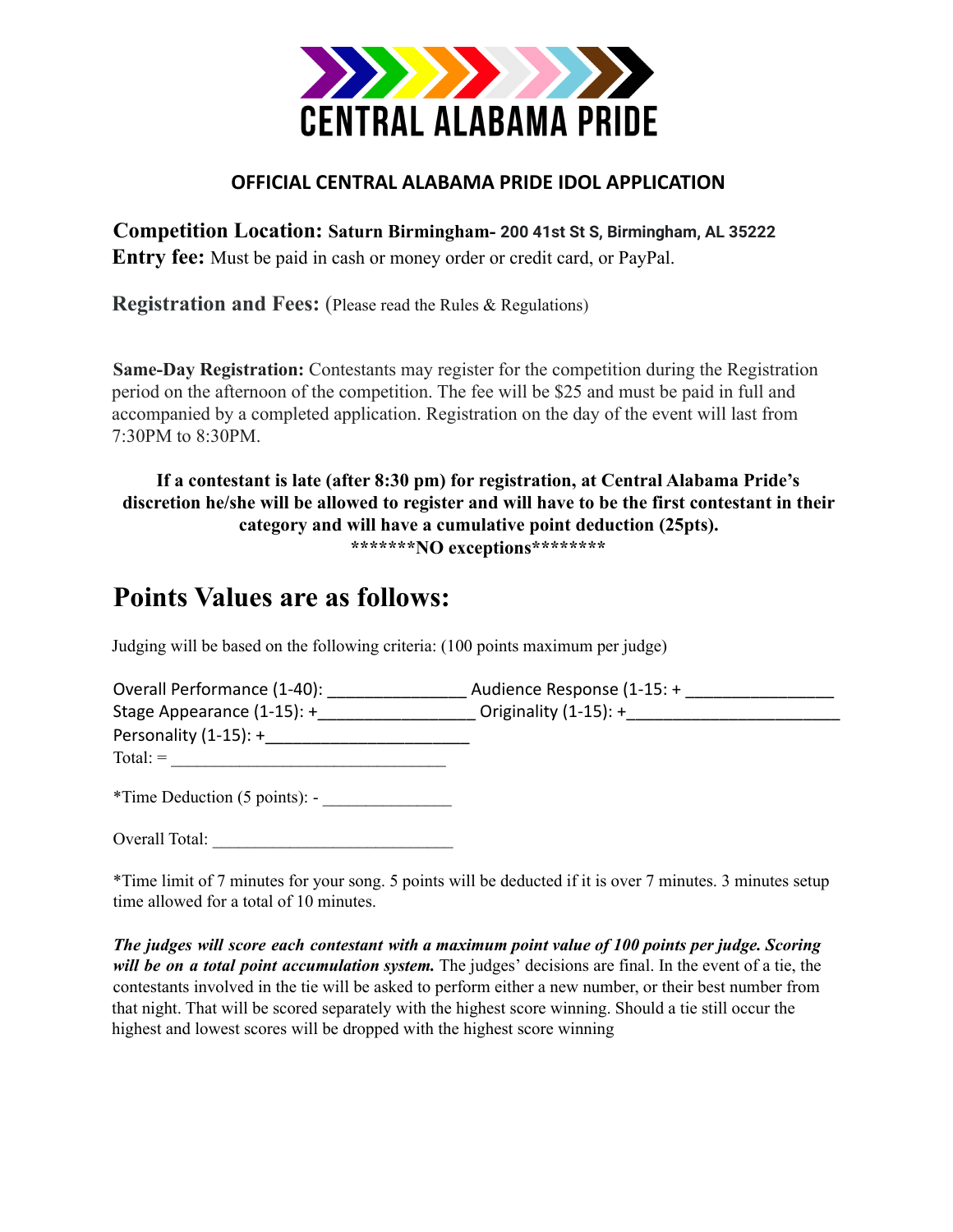

# **Rules & Regulations**

- 1. Songs will be limited to seven (7) minutes. Prop setup and knock down time will be limited to three (3) minutes total. This will be timed. Presentations over seven (7) minutes will have FIVE administrative points deducted per judge.
- 2. Music must be turned in via email or USB drive. It is your responsibility to ensure your music is playable with the DJ prior to competition. Bring 3-4 songs. For the Final Round you can choose to redo a song you sang earlier or sing a new song.
- 3. Any contestant that is not in the appointed place at the appointed time will lose administrative points.
- 4. Any contestant, contestant's dancer (s), helper (s), etc. who are caught in the act of stealing or tampering with another person's possessions will be immediately disqualified and removed from the location of the contest.
- 5. Central Alabama Pride reserves the right to make any decision concerning any matter not covered by these rules and regulations.
- 6. Central Alabama Pride Idol winner will be required to sign a contract with the contest Coordinator or their appointee before any prize money is paid. Failure to sign the contract will mean forfeiture of the title. The contract is enclosed. Please review it so that you are familiar with it.
- 7. Any contestant not staying on stage for the entire contest and picture taking will forfeit their placement and prize money. All prize money must be collected within 1 hour of winning.
- 8. Only one (1) dresser/helper will be allowed to assist each contestant. Each contestant and his/her one (1) helper will be admitted free of charge but MUST be present during registration. All backup dancers, friends, fans, etc. will be required to pay admission at the door.
- 9. 10. If chosen as a Central Alabama Pride Representative, understand that you are responsible for attending the following events:
- 1. 2022 Pride Parade Saturday June 11th

2. 2022 PrideFest-Sunday June 12th, where you will sing live, please bring 2 numbers.

- 3. Participate in at least 2 benefit shows as they are scheduled
- 4. Will do your best to further the cause of Central Alabama Pride, Inc.
- 5. Raise \$500 dollars for Central Alabama Pride over the next year or sell that much in Pride Guide Ads.
- 6. Attend at least 2 additional Central Alabama Pride events during Pride Week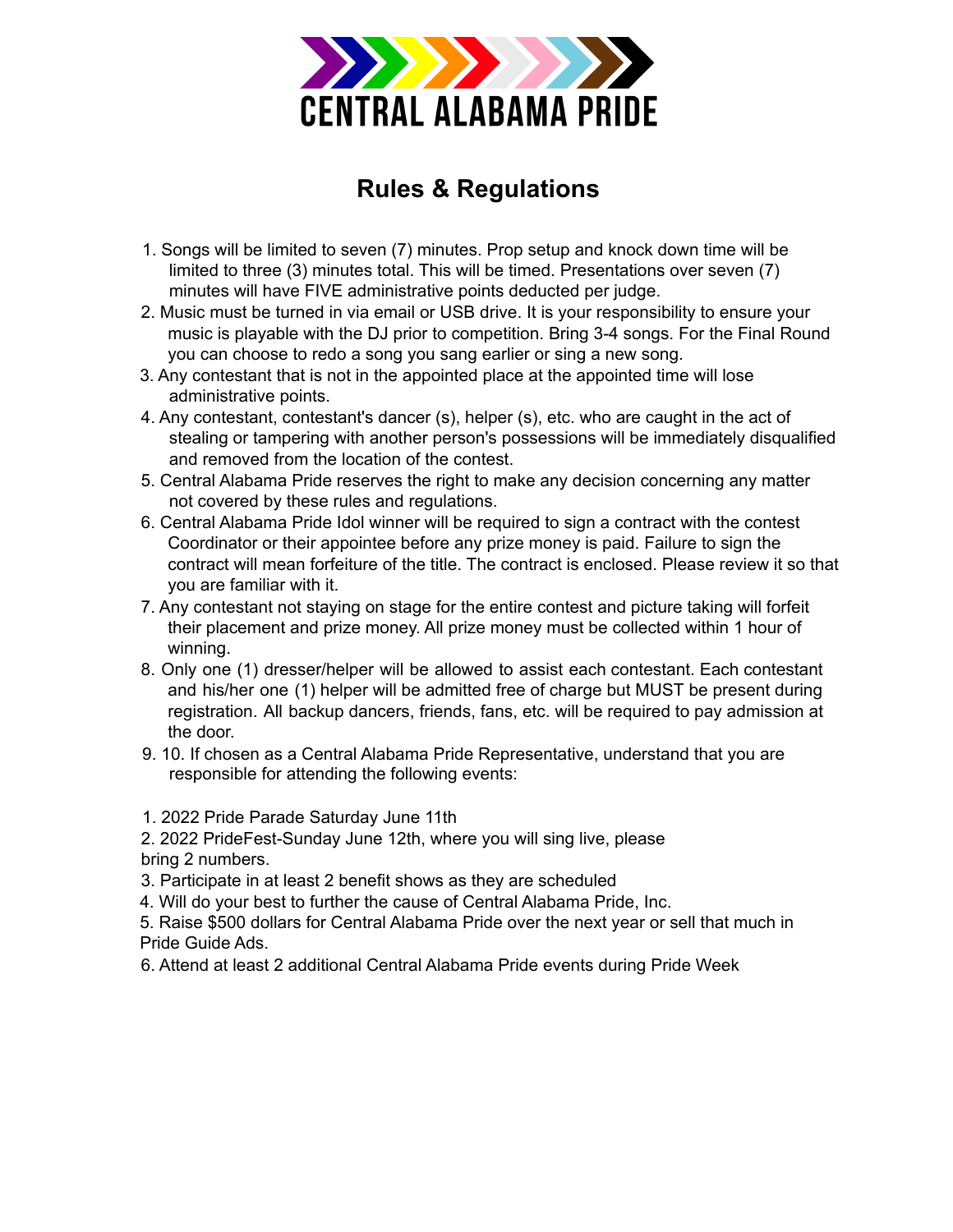

#### **Application Agreement**

I, \_\_\_\_\_\_\_\_\_\_\_\_\_\_\_\_\_\_\_\_\_\_\_\_\_\_\_\_\_\_\_\_\_\_\_\_\_\_\_\_, as a contestant do hereby hold harmless and waive all rights to any type of lawsuit or legal action and that I will hold Central Alabama Pride Board of Directors and Central Alabama Pride Idol its affiliates or assignees harmless against any damages or losses I might incur as a result of my failure to comply with the terms and conditions contained herein.

I understand that any false statements made to CAP Board of Directors may result in my dismissal and disqualification as a delegate and I agree to hold The Central Alabama Pride, and its affiliates or assignees harmless against any losses I may incur as a result of my failure to comply with the terms and conditions herein. I understand that if I win that I will be required to sign a title-holders contract outlining rules, regulations, and conduct as a title holder. If I win, by signing below I am agreeing to sign a title holder contract. I understand that if I submit my application as a contestant, this agreement is valid and continues to be enforceable if I win and move on to Title Holder the conduct requirements portion of this agreement will survive and remain in force after my reign or competition is completed.

I release myself from any and all rights to videotaping, photography, sound recording, still camera or motion pictures of the competition or any profits or proceeds that may come from said images. I enter the competition and all related activities at my own risk and at my own expense. If crowned as a Central Alabama Pride Representative. I understand that I am responsible for raising \$500 to go towards PrideFest 2023. I will participate in Benefit shows as they are scheduled (such as but not limited to; PrideFest 2022, Title Holders Command Performance, Pride Bingo, Turn A-Bout, etc.) I will attend at least 2 events with Central Alabama Pride, Inc throughout the year.

I have read and agree to abide by Central Alabama Prides Conduct Policy and Title Holder Rules of Conduct. By signing below, I am acknowledging that if I am removed from my title or unable to fulfill my title, I will forfeit all prizes due, and my crown/prizes received. I will do my best to further the cause of Central Alabama Pride, Inc.

| Signature: |       |         |
|------------|-------|---------|
|            |       | Printed |
| Name:      | Date: | CAP     |
|            | Date: |         |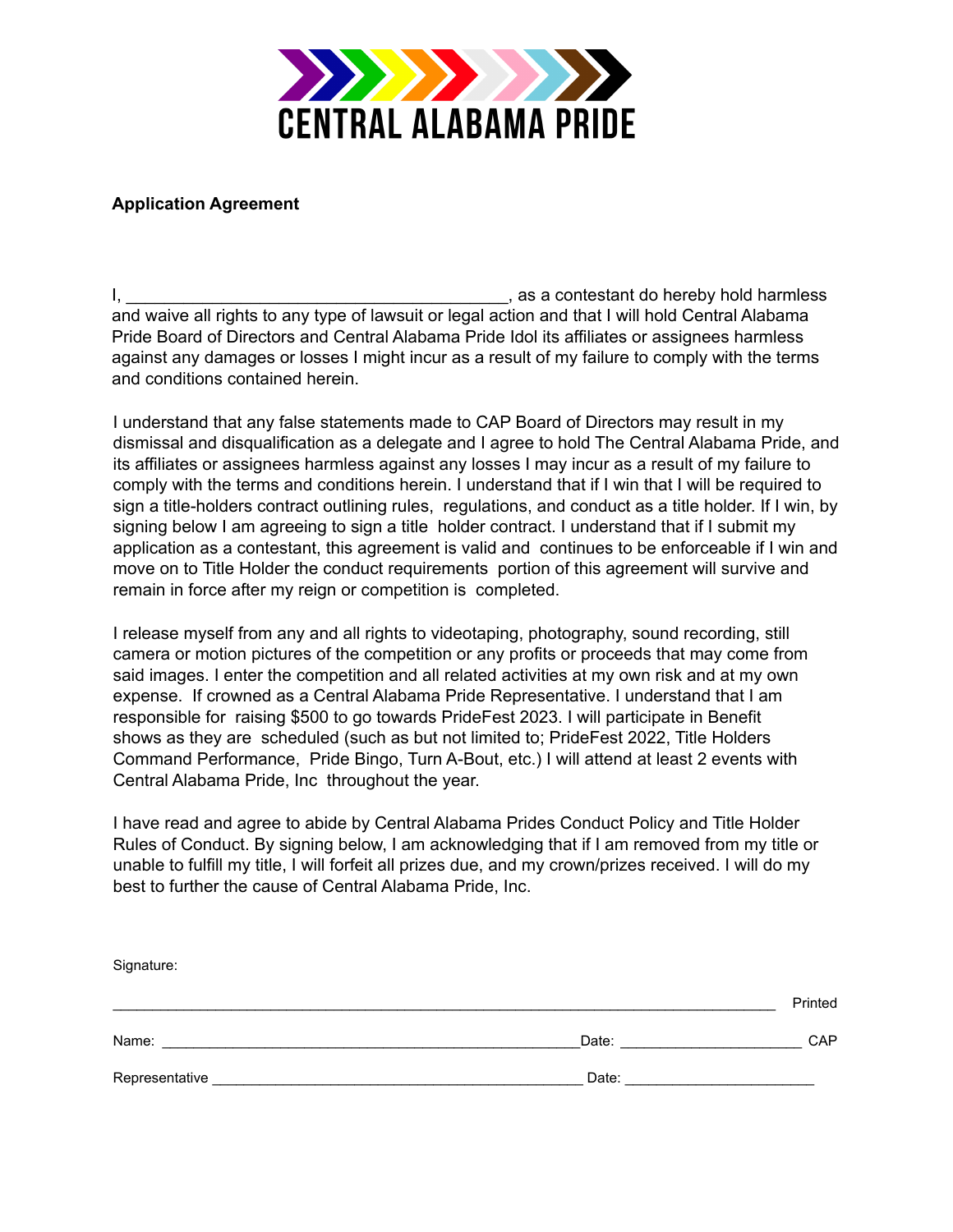

#### **Titleholder Agreement Conduct Requirements:**

As a representative of the Central Alabama Pride Idol, all titleholders agree to the following guidelines for conduct during his/her/them reign.

1. I will not participate in harmful, malicious, inflammatory, defaming or slanderous speech towards Central Alabama Pride Organization Inc., its affiliates or assignees, or any staff member, or sponsor, whether it be oral, written, or otherwise conveyed during my reign and as well as after the competition. This policy also relates to all social media accounts during your reign.

2. I will NOT get intoxicated and/or use illegal drugs while participating in any function or event from the beginning of reign until the end of my reign while representing the Central Alabama Pride Idol. Doing so will result in automatic relinquishment of my title and dismissal from competition, and or title.

3. I agree to wear my sash and pin to all community events.

4. Prizes are \$200.00 for each title. The prize money of \$200.00 will be paid as follows:

- 1. \$100.00 upon winning the title.
- 2. \$50.00 upon the end of Pride Week
- 3. \$50.00 upon completion

5. You agree to comply with any request, which may be made by The Central Alabama Pride Board of Directors and Executives, to immediately remove any material which Central Alabama Pride Idol may deem inappropriate or unbecoming. The Central Alabama Pride Idol reserves sole discretion in these matters. I understand that Central Alabama Pride is a family organization, and I am a member of that family; keeping this in mind I will not participate in harmful, malicious or slanderous speech or gossip, written or spoken, toward the Central Alabama Pride Organization / Pride Idol, fellow delegates and/or agents of Central Alabama Pride.

6. I understand that my title is the property of Central Alabama Pride Organization and that I may not register any document, email address, website name, webpage name, forum registration or other publicly viewed or accessible print, video or other media without complying with the following criteria.

7. If crowned as a Central Alabama Pride Representative, understand that you are responsible for raising \$500 to go towards PrideFest 2021, and you are agreeing to participate in the following:

- 1. 2023 Pride Parade TBD
- 2. 2023 PrideFest at TBD
- 3. Participate in at least 2 benefit shows as they are scheduled or events